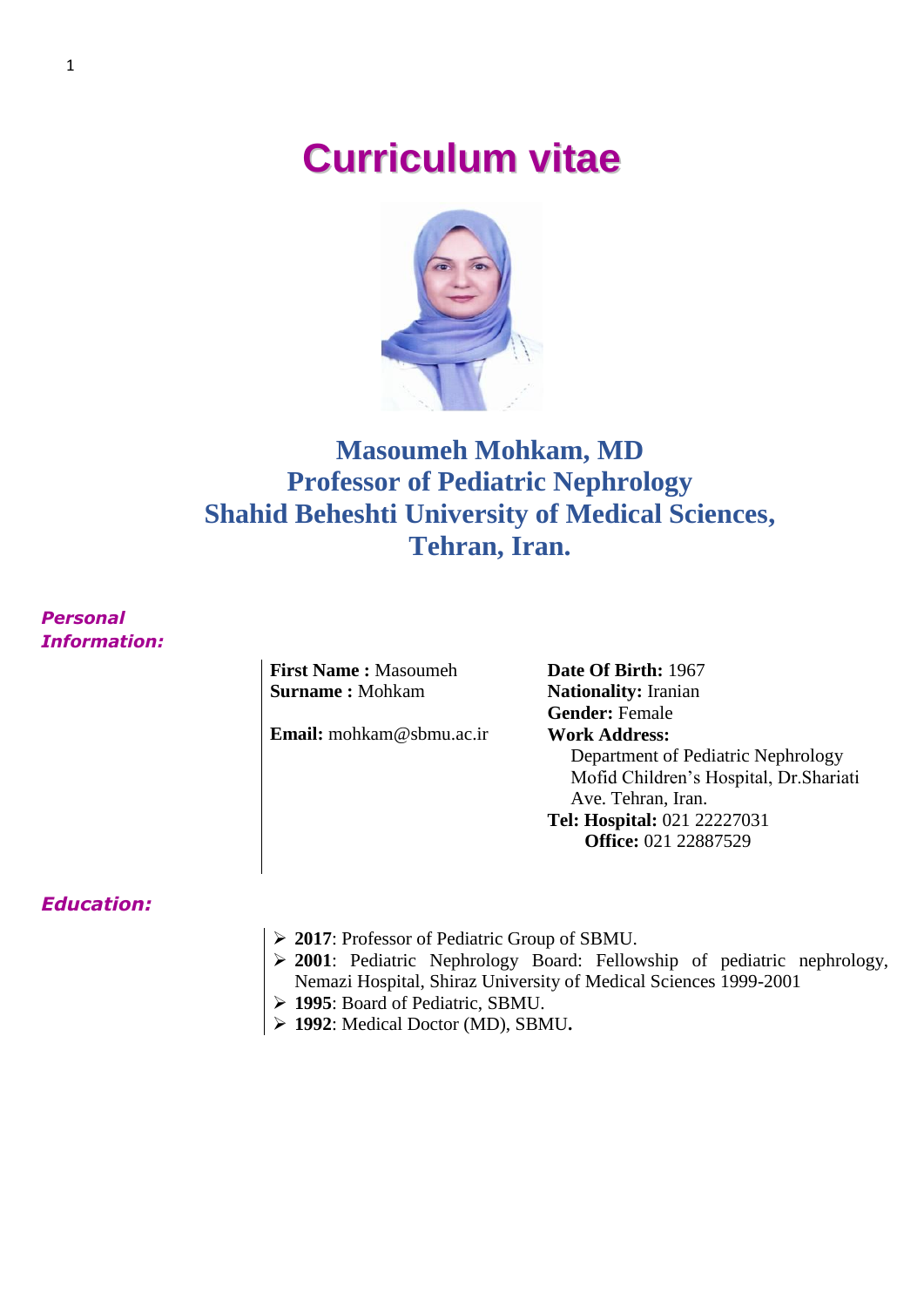#### *Work Experiences:*

*Scientific Position & Teaching:*

- **2020:** Member of Scientific Committee of 5<sup>th</sup> International Scientific Congress of Bangladesh
- **2019**: Editorial Board of Asian Journal of Pediatric Nephrology
- **2019 up to now**: Secretary of the Iranian Pediatric Nephrology Association
- **2019 up to now**: Member of Iranian Association of Editors of Medical Journals
- **2019 July:** Head of Pediatric Nephrology Research Center
- **2019 June:** Head of Pediatric Nephrology Ward of Mofid Children's Hospital.
- **2018 May:** Member of Scientific Committee of 6<sup>th</sup> Congress of Pediatric Nephrology
- **2016 May:** Member of Scientific Committee of 5<sup>th</sup> Congress of Pediatric Nephrology
- **2015 Mar:** Member of Scientific Committee of 4<sup>th</sup> Congress of Pediatric Nephrology
- **2016:** Member of Asian Pediatric Nephrology Council
- **2013 Nov.:** Member of Scientific Committee of 3rd Congress of Pediatric Nephrology
- **2013-Up to now:** Deputy of education, Pediatric nephrology ward. SBMU.
- **2012- Up to now:** Editor in chief of Journal of Pediatric Nephrology.
- **2012- Up to now:** Editorial board of Archive of pediatric infectious dis. journal.
- **2011- Up to now:** Members of the Board of Directors of Iranian society of pediatric nephrology.
- **2010- Up to now:** Head of dialysis center of Mofid hospital
- **2009- Up to now:** Preceptor of pediatric group
- **2006-Up to now:** Member of Pediatric Infection Research Center (PIRC) council
- **2009- Up to now:** Member of Pediatric Surgical Research Center (PSRC)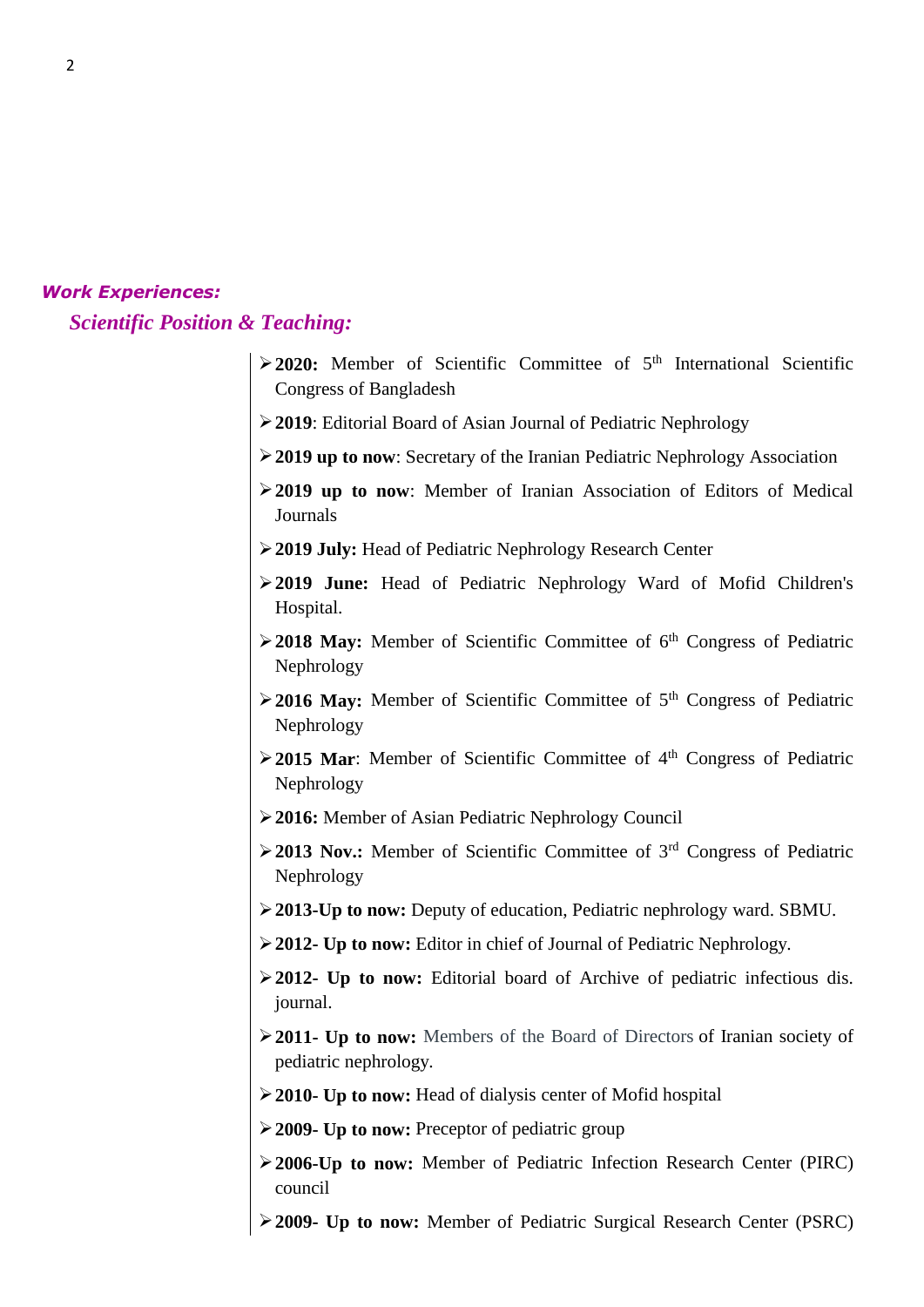council

- **2005 up to now:** Member of research committee of pediatric group (SBMU)
- **2005 up to now:** Member of educational committee of pediatric group (SBMU)
- **2005- Up to now:** Deputy of education, Pediatric nephrology ward, Mofid hospital
- >2012-2019: Member of Scientific Committee of 8<sup>th</sup>-15<sup>th</sup> Congress of Pediatric Emergencies. SBMU. Tehran, Iran
- **2011 December**: Member of Scientific Committee of 2nd pediatric nephrology congress. Mashhad-IRAN
- **2011 December**: Member of Scientific Committee of Seminar in UTI and reflux. PIRC-IRAN
- **2010 June:** Member of Scientific Committee of Common Antibiotic Resistance Seminar. PIRC.IRAN
- **2010 Up to now**: Head of dialysis center of Mofid Children's Hospital
- **2010 January:** Member of Scientific Committee of Arthritis Seminar. PIRC.IRAN
- **2009- Up to now:** Preceptor of pediatric group
- **2005- Up to now:** Deputy of education, Pediatric nephrology ward, Mofid hospital
- **2009 November:** Member of scientific Committee of infectious complications of peritoneal dialysis. PIRC.IRAN
- **2009 February:** Member of Scientific Committee of Lymphadenopathy Seminar. PIRC.IRAN
- **2009 February:** Member of Scientific Committee of Sepsis Seminar. PIRC.IRAN
- **2008 January:** Member of Scientific Committee of FC Seminar. PIRC.IRAN
- **2003-2006:** Head of Internship and OSKE examination committee of Mofid Children's Hospital
- $\geq$  2006-2011: Member of Executive and Scientific Committees of 1<sup>st</sup>-7<sup>th</sup> Congress of Pediatric Emergencies
- **2004:** Member of OSCE Examination committee in Mofid children's hospital
- **2001:** Member of examination committee in Mofid children's hospital
- **1997-1999:** Member of "Health research committee" In: Health Department of Ministry of Health and Medical Education
- **1996-1999:** Head of neonatal ward in Loghman Hospital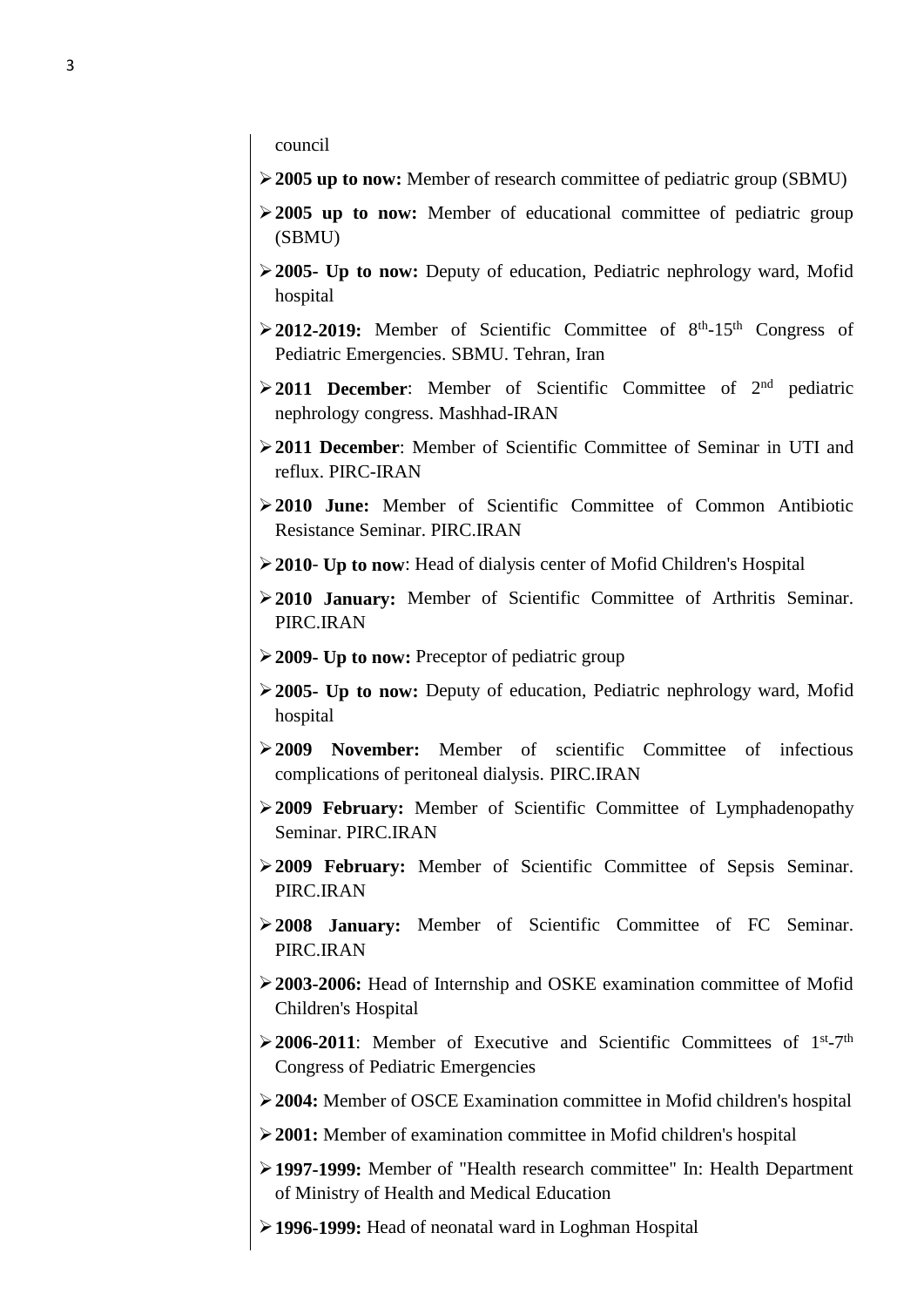- **1995-1999:** Member of Curriculum Committee of Pediatric department
- **1995-1999:** Member of Education and evaluation Committee of Pediatrics department
- **1995-1999:** Member of educational planning Committee
- **1995-1999:** Member of Health Research Committee, PIRC
- **1995-1999:** Member of "Health and Nutrition of mothers and infants committee" In: Health Department of Shahid Beheshti University of Medical sciences
- **1995-1998:** Member of "Health research committee" In: Health Department of Shahid Beheshti University of Medical sciences

#### *Researches:*

- **2019:** Iranian Registry of recurrent UTI in children
- **2019:** Outcome of children with recurrent UTI
- **2018-2019:** Effect of hypoallergenic diet on microscopic hematuria
- **2018-2019:** Effect of hypoallergenic diet on nephrotic syndrome
- **2017-2018:** Outcome of antenatal hydronephrosis
- **2012-2016:** Data base of UTI and urological abnormality in pediatric.
- **2011-2012:** Prevalence of pediatric nephrology diseases in Mofid, Aliasghar and Pediatric center hospitals. PIRC. SBMU
- **2007-2010:** Prevalence of UTI, hematuria, renal stone and other urinary problems in schools of Tehran. PIRC. SBMU
- **2007-2009:** Prevalence of ARF in NICUs based on RIFLE system. PIRC. SBMU
- **2006-2008:** Epidemiologic evaluation of UTI in Mofid Hospital. PIRC. **SBMU**
- **2006-2007:** Urinary IL8 in children with pyelonephritis. PIRC. SBMU
- **2006-2007:** Urinary TNF-alpha in children with pyelonephritis. PIRC. SBMU
- **2004-2005:** Urinary NAG in children with pyelonephritis. PIRC. SBMU
- **2004:** Renal tubular function in major thalassemia. Research Department of Shahid Beheshti University of Medical Sciences
- **2002-2004:** Electrolyte and acid base disturbances in pyelonephritis. Research Department of Shahid Beheshti University of Medical Sciences
- **1999-2001:** Tumor markers in hemodialysis and transplantation. Research Department of Shiraz University of Medical Sciences

#### *Publications:*

# **Books:**

- **1. Masoumeh Mohkam**, Ghamartaj Khanbabaii. Diagnosis and treatment of acid base disorders. PIRC.SBMU. 2012
- **2. Masoumeh Mohkam**, Mostafa Sharifian, Reza Dalirani. What the parents should know about pediatric UTI. PIRC.SBMU. 2011
- **3. Masoumeh Mohkam,** Shahin Nariman, Abdollah Karimi. Interpretation of acid base discrepancies. PIRC.SBMU. 2011
- **4. Masoumeh Mohkam**. "Anticoagulation in hemodialysis" In: Nurse and renal failure. 2008. Ministry of health. 55-63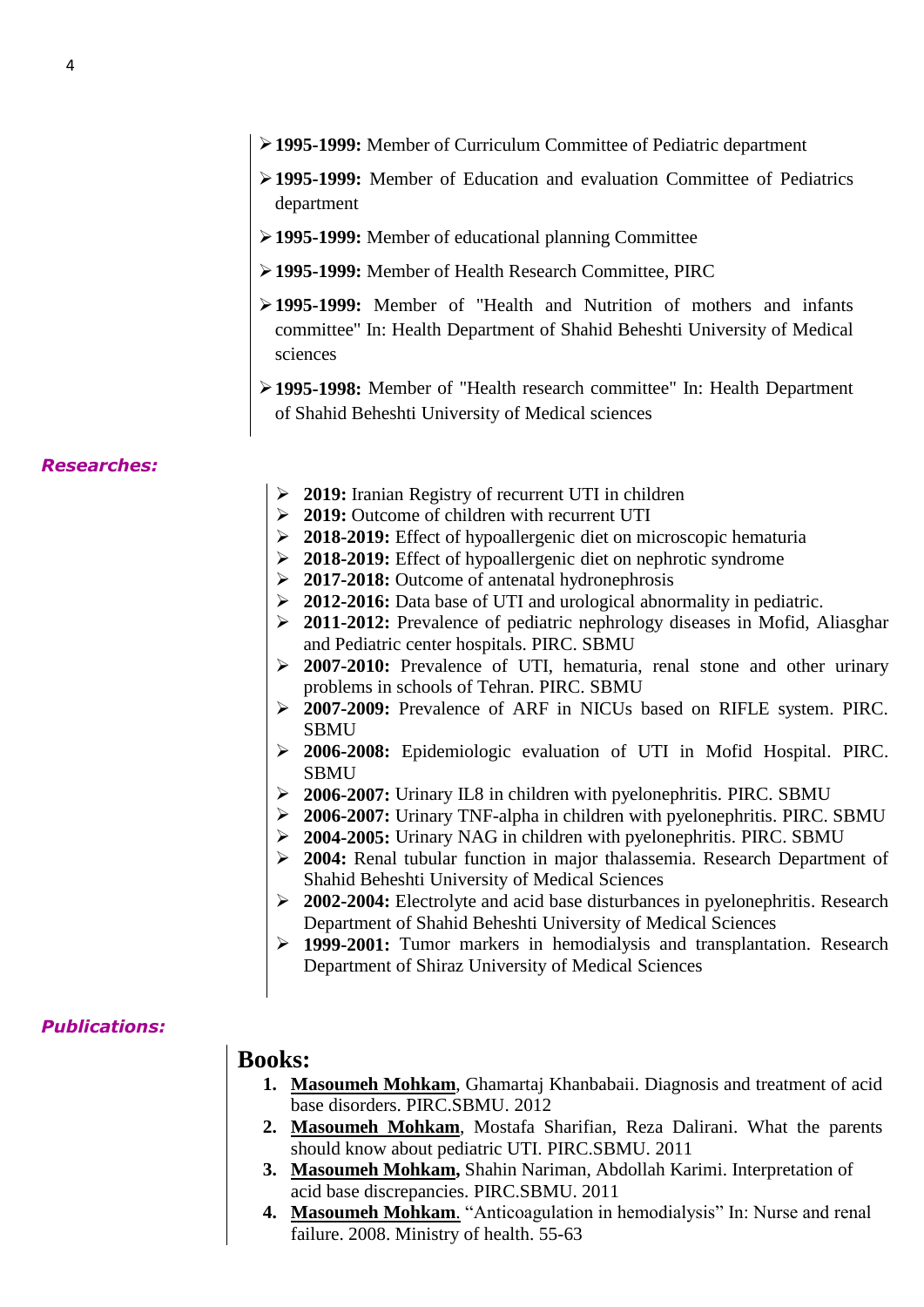- **5. Masoumeh Mohkam**. "Renal replacement therapy in childre" In: Nurse and renal failure. 2008. Ministry of health. 173-184
- **6. Masoumeh Mohkam**, Alireza Khatami. Clinico Radiologic Approach in Pediatrics problem - oriented cases with differential diagnosis. PIRC. SBMU, Tehran,2007
- **7. Masoumeh Mohkam**, Diagnosis and treatment of fluid and electrolyte disturbances. Shaheed Beheshti University of Medical Sciences, Tehran,2006
- **8. Masoumeh Mohkam** , Shokravi Soodeh. Practical points in hemodialysis, Marze Danesh,Tehran 2005
- **9. Masoumeh Mohkam** , (7 Sections) of comprehensive book of Pediatrics. Shaheed Beheshti University of Medical Sciences, Tehran,2004

# **Articles:**

- **1. Mohkam M,** Mirzaee M, Gorji F, et al. Renal Involvement in COVID-19 among Iranian Children. Archives of Pediatric Infectious Diseases 2021; [9](https://sites.kowsarpub.com/apid/issue/3449.html)  [\(1\);](https://sites.kowsarpub.com/apid/issue/3449.html) e106597
- **2.** Sharifinejad N, Mahdaviani A, Jamee M, **Mohkam M**. Leukocytoclastic vasculitis in patients with IL12B or IL12RB1 deficiency: case report and review of the literature. Pediatric Rheumatology 2021;19(121).
- **3.** Darougar S, Shirzani A, Mansouri M, **Mohkam M**. A Report of Two Patients with Food Protein-induced Enterocolitis Mimicking Bartter Syndrome. Iranian J of Allergy Asthma and Immunology 2021 in press
- **4.** Malek F, Tavana P**, Mohkam M**. The Essential History of a Patient with Pearson Marrow, a Case Report. J Ped Nephrol 2020;8(1):1-4
- **5.** Koochaki R; **Mohkam M**. The Role of Specific Diet on the Treatment of Pediatric Asymptomatic Microscopic Hematuria; a Before and After Study. Journal of Pediatric Nephrology . 2020, Vol. 8 Issue 3, p1-4. 4p.
- **6.** Saneifard H, Parviz S, **Mohkam M.** Hypercalcemia in distal renal tubular acidosis: A case report. [Journal of Clinical and Translational](https://www.sciencedirect.com/science/journal/22146245)  [Endocrinology: Case Reports.](https://www.sciencedirect.com/science/journal/22146245) [Volume 18,](https://www.sciencedirect.com/science/journal/22146245/18/supp/C) December 2020, 100069
- **7. Mohkam M**, Kompani F. Prevention of the Emerging COVID-19 Infection in Dialysis Centers. J Ped Nephrol 2020;8(2):1-5.
- **8. Mohkam M.** Novel Urinary Biomarkers for Diagnosis of Acute Pyelonephritis in Children. Iranian Journal of Kidney Diseases 2020;14(1):1
- **9.** Nikfarjam M, Khalili M, Roosta A, **Mohkam M.** A 5–year–old Male with Fever and Dysuria 2019. J Ped Nephrol.2019;7(2).
- **10.** Pourbakhtyaran E, **Mohkam M**, Karimi A, Akhavan- Sepahi M. Prevalence of Nephrolithiasis in 7-11 year-old Students: A Multicenter Study. J Ped. Nephrology 2018;6(3).
- **11.** Afshin A, Shiari R, Nili F, **Mohkam M.** A 13-Year-Old Male with Generalized Edema. J Ped. Nephrology 2018;6(1)
- **12.** Afshin A, Fayazi A, **Mohkam A**. A 3-year old boy with fever and vomiting. J Ped. Nephrology 2017;5(2)
- **13.** Ataei F, Neshandar Asli I, **Mohkam M.** Diagnostic Value of Technetium 99m Dimercaptosuccinic Acid Scintigraphy in Prediction of Vesicoureteral Reflux in Children with First Time Febrile Urinary Tract Infection. Int J Pediatr, 2017;5(11):47.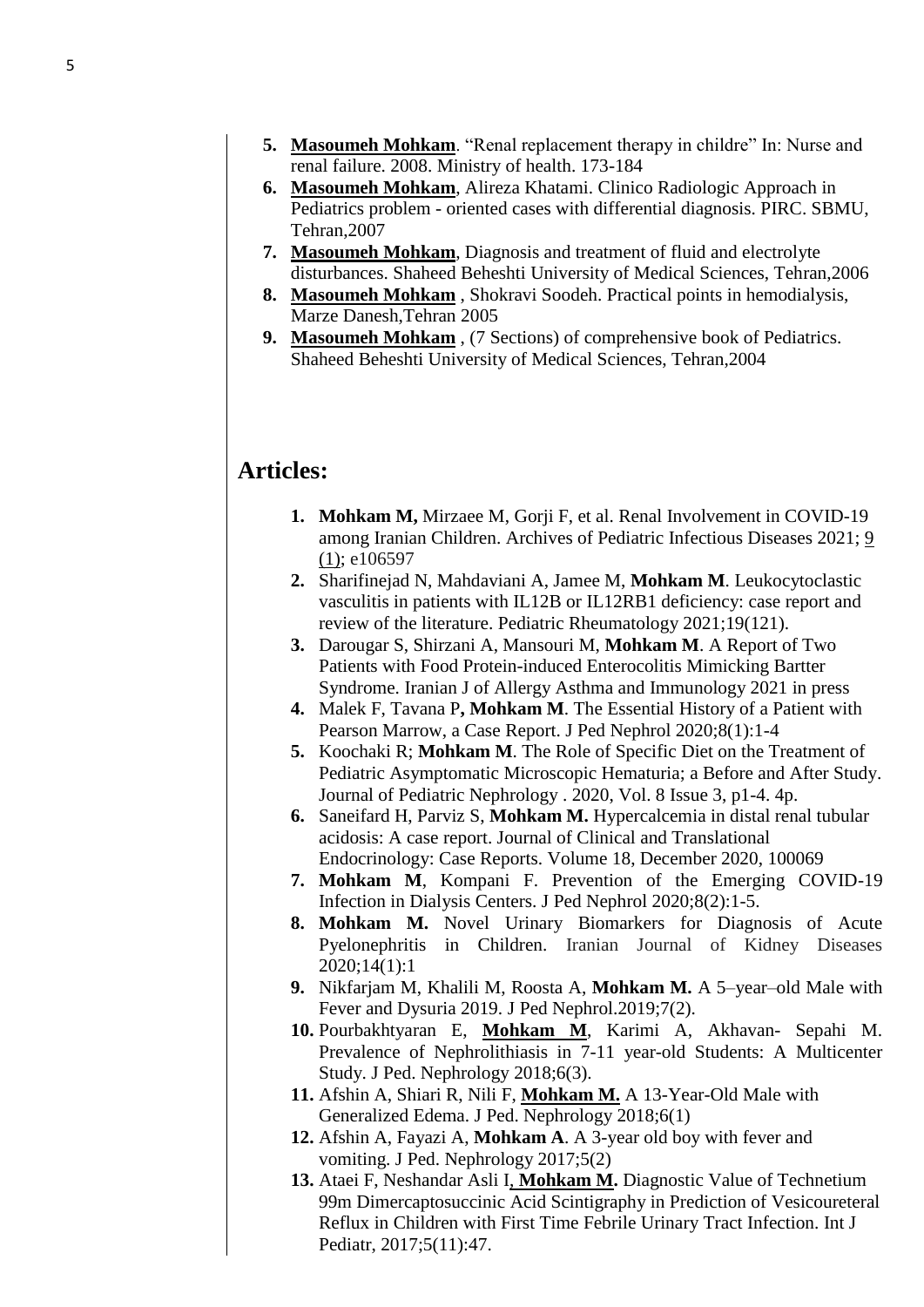- **14 .** Sharifian M, Shohadaii S, **Mohkam M**. Serum and urine leptin concentrations in children before and after treatment of urinary tract infection. IJKD 2015;9(5):374 -378.
- **15 . Mohkam M**, Ghafari A. The Role of Urinary N -acetyl bet glucosaminidase in Diagnosis of Kidney Diseases. J Ped. Nephrology 2015;3(3):84 -91.
- **16 . Mohkam M**, Kompani F, Afjeii A. RIFLE Criteria in Critically Ill Neonates with Acute Renal Failure. J Ped Nephrology 2015;3(1):16 -23.
- **17 . Mohkam M**, Kompani F, Ghafari A. Diagnostic Values of Serum Procalcitonin in Kidney Diseases. J Ped. Nephrology 2015;3(1):7 -12.
- 18. Mohkam M. Leptin is a Negative Acute-Phase Protein in Chronic Hemodialysis Patients. IJKD 2014;8(4):263 -4.
- **19 . Mohkam M.** Is Joint Hypermobility Associated with Vesicoureteral Reflux? IJKD 2014;8(3):162 -3.
- **20 . Mohkam M**, Shohadaii S, Kompani F. Tuberous Sclerosis Presenting with Acute Kidney Failure, Pyelonephritis, and Polycystic Kidney Disease. IJKD 2014;8:336 -340.
- **21 .** Esfandiar N, Sharifian M**, Mohkam M.** Diagnostic accuracy of renal pelvic dilatation in determining outcome of congenital hydronephrosis. IJKA 2014:8(1):26 -30.
- **22 . Mohkam M**, ShabestaniG , Kompani F. Frequencyof Massive Proteinuria in Childhood Pyelonephritis and the Rresponse to Antibiotic Therapy. J of Pediatric Nephrology 2014;2(1):35 -38.
- **23 . Mohkam M.** Yoga as a Therapeutic Intervention in Patients with Chronic Kidney Diseases. J Ped. Nephrology 2014; 2(4):129-131.
- **24 . Mohkam M**, Asgarian F, Sharifian M, Dalirani R. Is Urinary Tumor Necrosis Factor Alpha a Predictor of Urological Abnormality in Children? J Ped. Nephrology 2014;2(3):119 -122.
- 25. Mohkam M. Medicine and Nephro-urology in Ancient Iran: Part IV: Hypertension in Ancient Medical Texts. J Ped. Nephrology 2014;2(2):52 - 53.
- 26. Khatami A, Mohkam M, Jabarpour J. A 10 Year-old Male Presenting with Generalized Edema. J Ped. Nephrology 2014;2(3):127 -128.
- **27 . Mohkam M.** Medicine and Nephro -Urology in Ancient Iran. J Ped. Nephrology 2014;2(1):87 -89.
- 28. Mohkam M, Rozrokh M. Medicine and nephro-urology in ancient Iran: Part II: Avicenna and His Art of Uroscopy. J Ped. Nephrology 2013;1(2):41 -43.
- **29 . Mohkam M.** Medicine and Nephro -Urology in Ancient Iran. J Ped. Nephrology 2013;1(1):3 -5.
- **30 . Mohkam M,** Hooman N. History of Pediatric Nephrology in Iran. J Ped. Nephrology 2013;1(1):1 -2.
- **31 . Mohkam M**, Mahdavi C, Arad B. The sensitivity of ultrasonography in detecting renal cortical defects in pyelonephritic patients with or without vesicoureteral reflux. J Ped. Nephrology 2013;1(1):28 -31.
- **32 . Mohkam M**, Tabatabaii S, Asgarian F. Urinary tumor necrosis factor alpha a good indicator for inflammatory response in pyelonephritis. [Archives of Pediatric Infectious Diseases](http://en.journals.sid.ir/JournalList.aspx?ID=17896) [2013](http://en.journals.sid.ir/JournalListPaper.aspx?ID=131731);1(2)87-91.
- **33 .** Esfandiar N, **Mohkam M**, Afjeii A, Prognostic Factors and Mortality Rate in Neonates with Acute Renal Injury in NICU. J Ped. Nephrology 2013;1(1):32 -36.
- **34 . Mohkam M.** Voiding dysfunction in children with chronic functional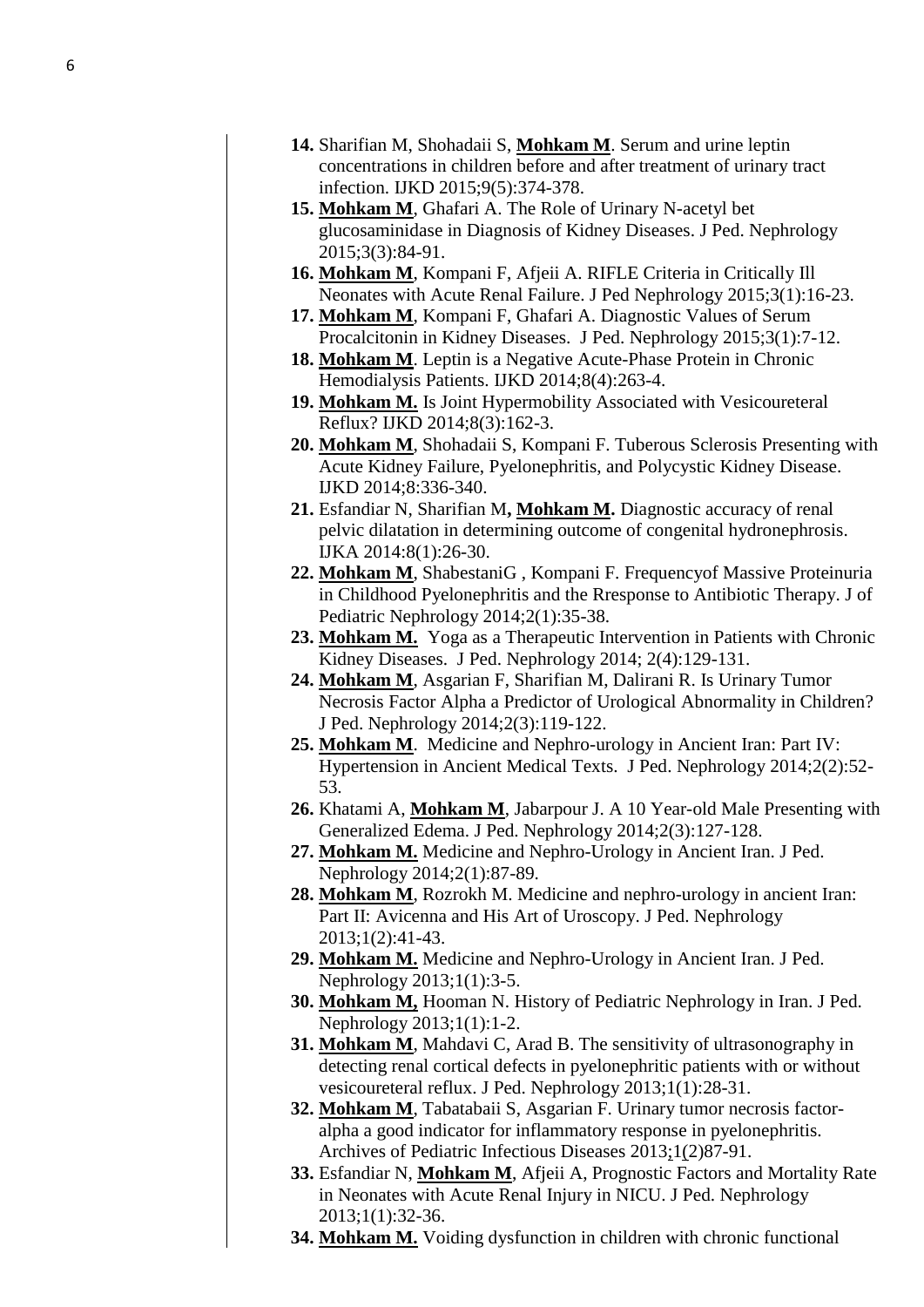constipation. IJKD 2013;7(5):336 -8.

- **35 .** Sharifian M, Karimi A, **Mohkam M**, Dalirani R. Urinary beta 2 microglobulin as a prognostic marker in children with pyelonephritis. [Archives of Pediatric Infectious Diseases](http://en.journals.sid.ir/JournalList.aspx?ID=17896) [2012;1\(1\)](http://en.journals.sid.ir/JournalListPaper.aspx?ID=121067);18 -22.
- **36 .** Shirvani F, Sharifian M, **Mohkam M**. The value of renal scintigraphy with DMSA for assessing vesicoureteral reflux in children with suspected urinary tract infection. [Archives of Pediatric Infectious Diseases](http://en.journals.sid.ir/JournalList.aspx?ID=17896) 2012; 1(1):27 -30.
- **37 . Mohkam M**, Karimi A, Eslami N, khatami A, Fallah F, Maham S, Jadali F, Gorji F. Results of

blood pressure screening in school -aged children in Tehran. Iranian J of Kidney Diseases. 2011; 5(4):229 -233

- **38 . Mohkam M**, Afjeii A, Payandeh P, Zadkarami M, Kazemian M, Fakhraii H. A comparison of CRIB, CRIB II, SNAP, SNAPII and SNAP -PE scores for prediction of mortality in critically ill neonates. Medical J of the Islamic republic of IRAN. 2011;24 (4):193 -9.
- **39 .** Dalirani R, Yousefi M, Sharifian M, **Mohkam M**. Role of Vitamin A in Preventing Renal Scarring After Acute Pyelonephritis. IJKD 2011;5:32 -23.
- **40 . Mohkam M**, Abdollah Gorji F, Maham S. Kidney Ultrasonography and Dimercaptosuccinic Acid Scans for Revealing Vesicoureteral Reflux in Children with Pyelonephritis: A 7 -Year Prospective Cohort Study of 1500 Pyelonephritic Patients and 2986 Renal Units. Nephro -Urol Mon. 2011 ;4(1):350 -355.
- **41 . Mohkam M**., Maham S., Rahmani A., Naghi I. Technetium TC 99 dimercaptosuccinic acid renal scintigraphy in children. Iranian J of Kidney Diseases. 2010;4(4):297 -301.
- **42 . [Mohkam](http://www.pajoohande.com/search.php?slc_lang=en&sid=1&auth=Masoumeh+Mohkam) M**, [Otoukesh](http://www.pajoohande.com/search.php?slc_lang=en&sid=1&auth=Babak+Otoukesh) B, [Sharifian](http://www.pajoohande.com/search.php?slc_lang=en&sid=1&auth=Mostafa+Sharifian) M, [Dalirani](http://www.pajoohande.com/search.php?slc_lang=en&sid=1&auth=Reza+Dalirani) R, [Hatamian](http://www.pajoohande.com/search.php?slc_lang=en&sid=1&auth=Bijan+Hatamian) B,. Epidemiology of Urolithiasis among Children Hospitalized in Mofid Hospital during 5 Years. Pajoohandeh. 2010;15(3):133 -136
- **43 .** Armin Sh., Chavoshzadeh Z**., Mohkam M**., Rezaei N. Antiepileptic hypersensitivity and Dress syndrome due to phenytoin inn two pediatric cases. The Turkish J of Pediatric. 2009;51(1): 76 -77.
- **44 . Mohkam M**., Karimi A., Sharifian M., Dalirani R., Habibiann S., Jadali F. Is urinary NAG a marker of urinary abnormality in children? Medical J of the Islamic republic of IRAN. 2009;23(1):36 -41.
- **45 .** Hooman N., Esfahani T., **Mohkam M.**, Derakhshan A.,.The outcom of Iranian Children on CAPD : the first report of iranian national registory. Archive of Iranian Med. 2009;12(1): 24 -28.
- **46 . Mohkam M.,** Asgarian F., Fahimzad A., Sharifian M., Dalirani R., Gorgi F. Diagnostic potential of urinary TNF alpha in children with acute pyelonephritis. Iranian J of Kidney Diseases. 2009; 3(2): 89 -92.
- **47 . Mohkam M ,** Saiiari A. Imanzadeh F. Ghorobi J., Hatamian B., Gorji F. Comparison of emergency ward standards in university affiliated hospitals with…" Pajohandeh. 2009; 2(68): 77 -81
- **48 . Mohkam M ,** Tabatabaii A, Moinara R. Diagnostinnng potentiel of PRISM and PIM in PICU" Pajohandeh. 2008; 64(4): 363 -368
- **49 .** Hooman N, Otukesh H, Madani A, **Mohkam M**. Epidemiologic evaluation of patients undergoing PD in. J of IRAN university of med. Sciences. 2008; 58(15): 207 -14
- **50 .** Armin Sh, **Mohkam M**, Hajikarami M "Renal scars in pyelonephritis" Pajohandeh 2008; 13(6): 59 -65
- **51 . Mohkam M**. [Urinary tracts hereditary abnormalities](http://www.g3m.ir/browse.php?a_code=A-10-3-30&slc_lang=en&sid=1&ftxt=1) **.** Genetics in the third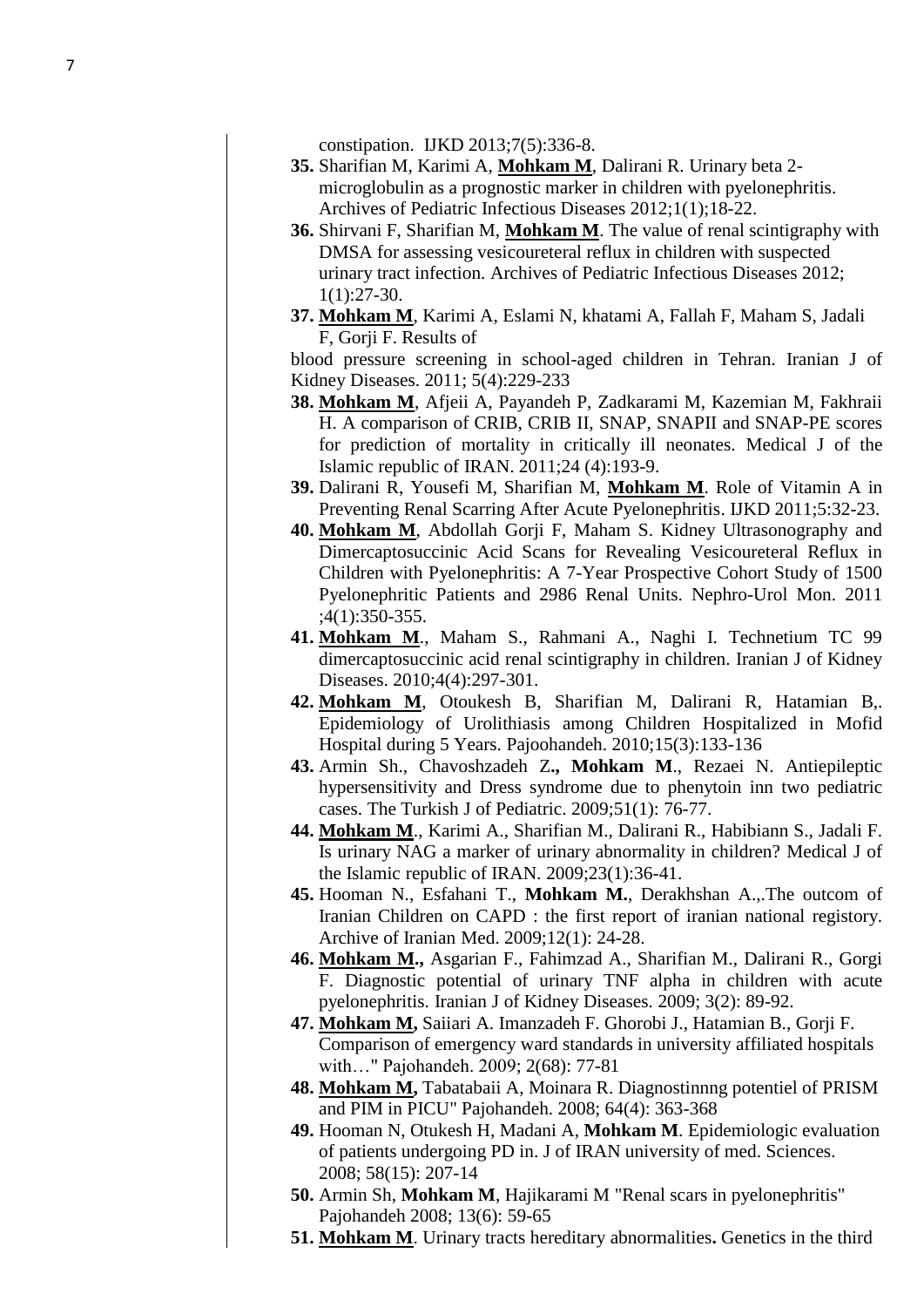millennium. 2008; 5 (4): 1184-1190

- **52. Mohkam M**., Karimi A., Habibian S., Sharifian M. Urinary NAG as a diagnostic marker of acute pyelonephritis in children. Iranian J of Kidney Diseases. 2008; 2(1): 24-28.
- **53. Mohkam M**., Shamsian Sh., Gharib A., Nariman Sh., Arzanian M T. Early markers of renal dysfunction in patients with beta-thalassemia major. Pediatric Nephrology. 2008; 23(6): 971-6.
- **54.** Sharifian M., Anvaripour N., Karimi A., Fahimzad A., **Mohkam M**., Gorji F. The role of dexamethasone on decreasing urinary cytokines in children with acute pyelonephritis. Pediatric Nephrology. 2008; 23(9):1511-6.
- **55.** Fahimzad A., Karimi B., Malekan M., Shamshiri A., **Mohkam M**. Prevalence of variant bacteria in oropharyngeal colonization of iranian children. Iranian J of clinical infectious dis. 2008;3(1): 25-28.
- **56. Mohkam M**., Karimi A., Karimi H., Sharifian M., Armin Sh., Dalirani R. Urinary interleukin-8 in acute pyelonephritis in children: A before and after study. Iranian J of Kidney Diseases. 2008; 2(4):193-6.
- **57.** Jadali F., Karimi A., Fallah F., Habibi G., Shamshiri A., Gharib A., Sharifian M.,Armin SH.,Tabatabaii S., **Mohkam M**., Chavoshizadeh Z., Shiari R., Fahimzad A., Maham S.,Mazaheri-Tehrani E.Detection of EB virus in pediatric Hogkin lymphoma in IRAN. Cancer therapy. 2008; 6(1): 665-672.
- **58.** Sharifian M, [Hatamian B,](http://www.pejouhesh.com/search.php?slc_lang=en&sid=1&auth=Hatamian+B) [Anvaripour N,](http://www.pejouhesh.com/search.php?slc_lang=en&sid=1&auth=Anvaripour+N) [Karimi A,](http://www.pejouhesh.com/search.php?slc_lang=en&sid=1&auth=Karimi+A) [Fahimzad AR,](http://www.pejouhesh.com/search.php?slc_lang=en&sid=1&auth=Fahimzad+AR) **[Mohkam M](http://www.pejouhesh.com/search.php?slc_lang=en&sid=1&auth=Mohkam+M)**, [Dalirani R.](http://www.pejouhesh.com/search.php?slc_lang=en&sid=1&auth=Dalirani+R) [Urinary Interleukin 6 and 8 Concentrations in](http://www.pejouhesh.com/browse.php?a_code=A-10-1-417&slc_lang=en&sid=1&ftxt=1)  [Children with Acute Pyelonephritis, before and after Treatment.](http://www.pejouhesh.com/browse.php?a_code=A-10-1-417&slc_lang=en&sid=1&ftxt=1) Journal of Research in Medical Sciences.2008;32(3):175-182
- **59.** Hooman N, Madani A, Sharifian M, Mahdavi A, Derakhshan A, Esfahani T, Gheisari A, Otukesh H, **Mohkam M**. Fungal peritonitis in Iranian children on CAPD. Iranian j of kidney dis. 2007; 1(1): 29-34.
- **60. Mohkam M**, Afjeii A, Hamedi Sh. Correlation of urinary electrolyte and birth weight in healthy neonate in Mahdieh Hospital. Pajouhandeh. 2007; 11 (54):335-338
- **61. Mohkam M**, Habibian S, Karimi A, Gharib A, Fahimzad A, Armin A, Sharifian M, Dalirani R, Jadali F "Urinary NAG in children with pyelonephritis" Pajouhandeh 2007; 12(1): 9-15
- **62.** Allaii F, **Mohkam M**, Shamsian Sh. Renal tubular function in iron deficiency anemia. Iranian army university research journal. 2007;1(11):65-69
- **63. Mohkam M**, Karimi A, Gharib A, Daneshmand H., Khatami A., Ghojevand N., Sharifian M. Ceftriaxone associated Nephrolithiasis, A prospective study in 284 patients. Pediatric Nephrol. 2007; 22(5):690-694.
- **64.** Kouranloo J, Ghorobi J, Rouzrokh M, **Mohkam M**., Amirfyze M. Uretropelvic junction
- obstruction in the newborn. Acta Medica Iranica. 2006; 44(2):140-145.
- **65.** Afjee A, **Mohkam M**, Kosari K " Urinary electrolytes in healthy neonates" Pajouhandeh; 2005;10(4): 261-265
- **66. Mohkam M**, Daneshmand H, Sharifian M " Incidence of urolithiasis following ceftriaxone consumption" Pajouhandeh .2005; 10(4): 257-261
- **67. Mohkam M**, Nariman S, Shamsian S "Evaluation of urinary NAG in βthalassemia major" Pajouhandeh 2005; 10(3): 177-182
- **68.** Armin Sh, **Mohkam M**, Sasani S. Evaluation of procalcitonin as an indicative factor in UTI. Pajouhandeh .2005;9(4): 199-202
- **69.** Derakhshan A., **Mohkam M**., Ghaderi A., Hashemi Gh., Fallah zadeh MH.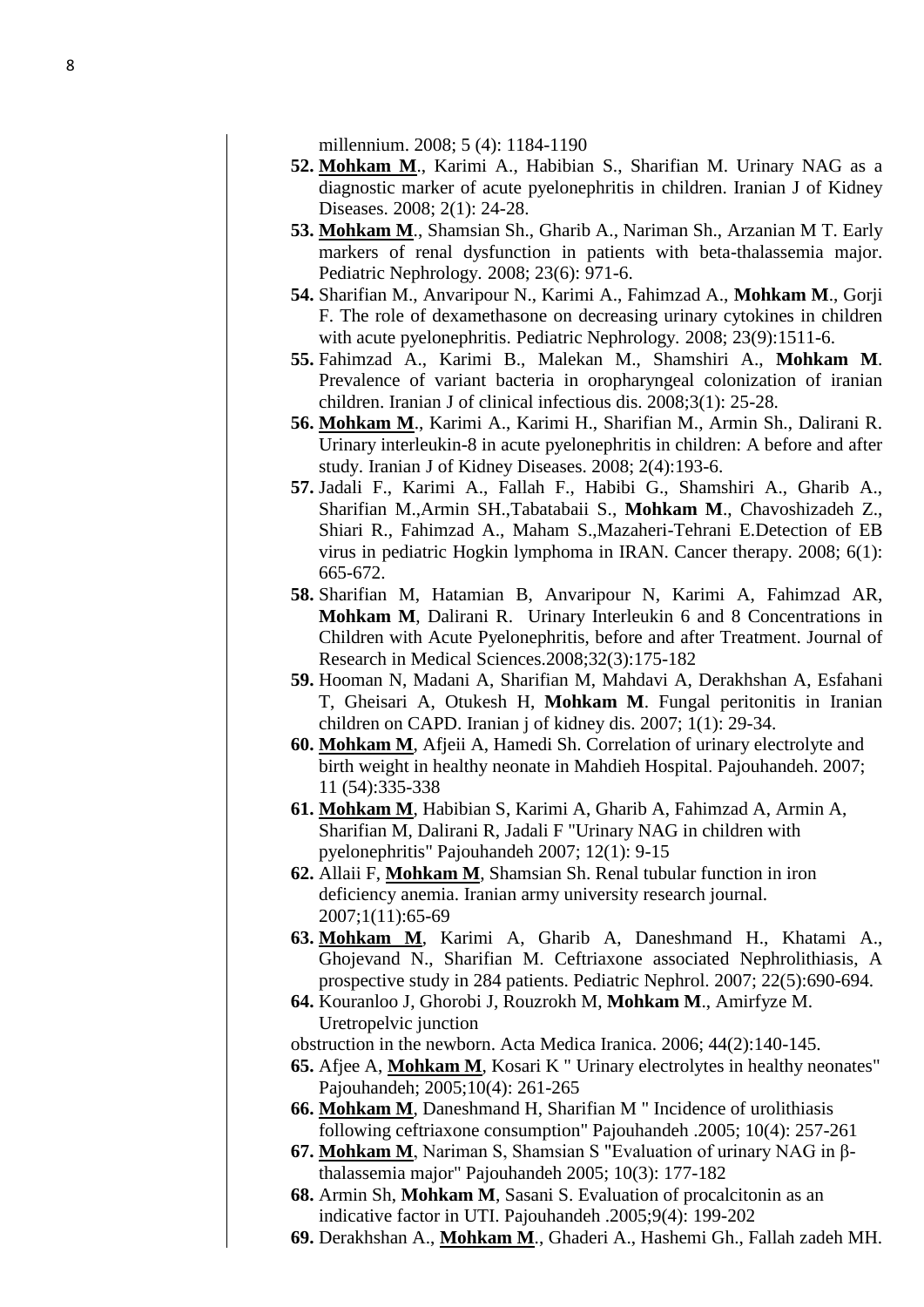Tumor markers in patients undergoing hemodialysis and kidney transplantation.Iranian J of Immunology.2004; 1(1): 41-47.]

- **70. Mohkam M**., Langeroudi M., Sharifian M., Velaie N. The effect of treatment UTI on serum electrolytes. Pajouhandeh 2004;9(2): 97-100
- **71. Mohkam M**, Rasoulinejad S, Sharifian M. DMSA scan in culture negative pyelonephritis. Infectious Disease & Tropical Med. 2004;9(25): 41-46
- **72.** Nikavar A, Sharifian M, **Mohkam M** . Assessment of fever, WBC and ESR in the first UTI. J of Ghazvin UMS 2004;31: 41-44
- **73. Mohkam M**, Derakhshan A, Amid M "Tumor markers in hemodialysis and transplantation" Pajouhandeh .2003;8(3)
- **74.** Derakhshan A, **Mohkam M**. Hemolytic uremic syndrome in children. Pajouhandeh .2002;7(2): 171-176
- **75.** Sayari A A**, Mohkam M**. The incidence of thalassemia minor in Iran. Pajouhandeh .2000;4(4): 345-351
- **76.** Amini M, **Mohkam M.** Etiology of cholestasis in Mofid Hospital. Pajouhandeh 1998;2(4): 97-103

# **Abstract books:**

- **77. Mohkam M.** Effect of special diet on microscopic hematuria in children. WCN. 2020 Dubai. UAE.
- **78. Mohkam M.** Effect of Hypoallergenic Diet on Relapses of Nephrotic Syndrome. 18th Congress of the International Pediatric Nephrology Association, Venice (Italy), October 2019
- **79. Mohkam M**. Dose Hypoallergenic Diet Decrease Recurrence Rate in Pediatric Nephrotic Syndrome? 17<sup>th</sup> international conference of nephrology. Nov 2019. Tabriz, Iran.
- **80. Mohkam M**. CRRT in children. 6th Congress of Iranian Society of Pediatric Nephrology (2018).
- **81. Mohkam M**. AKI Troponins. The 5rd International Congress of Iranian Pediatric Nephrology Association (2016).
- **82. Mohkam M**, Afjeii A, Kompani F, Golchin F. RIFLE Criteria as a Predictor of. Mortality in Critically Ill Neonates with Acute Renal Failure. The 4th International Congress of Iranian Society of Pediatric Nephrology (2015).
- **83.** Dalirani R, Mahyar A, Sharifian M, **Mohkam M**. The value of direct radionuclide cystography in the detection of vesicoureteral reflux in children with normal voiding cystourethrography. The 4th International Congress of Iranian Society of Pediatric Nephrology (2015).
- **84.** Mohkam M. RIFLE criteria in critically ill neonates with AKI. XII Asian Congress of Pediatric Nephrology being held in New Delhi from 4-6 December 2014.
- **85. Mohkam M**, Langroudi M, Sharifian M. Electrolyte and Acid-base Disturbances in Acute Pyelonephritis in Children. The 3<sup>rd</sup> International congress of Iranian Society of Pediatric Nephrology (2013).
- **86.** Esfandiar N, Sharifian M, **Mohkam M**, Dalirani R, Riazi Kh. Evaluation of Predisposing Factors for Nephrolithiasis and Renal Impairment in Patients with Cystic Fibrosis: A preliminary data. The 3<sup>rd</sup> International congress of Iranian Society of Pediatric Nephrology (2013).
- **87. Mohkam M,** Sharifian M, Haj Ahmadi M, Hosseini A. Prevalence of Nephrotic Range Proteinuria in Urinary Tract Infection. he 3rd International congress of Iranian Society of Pediatric Nephrology (2013).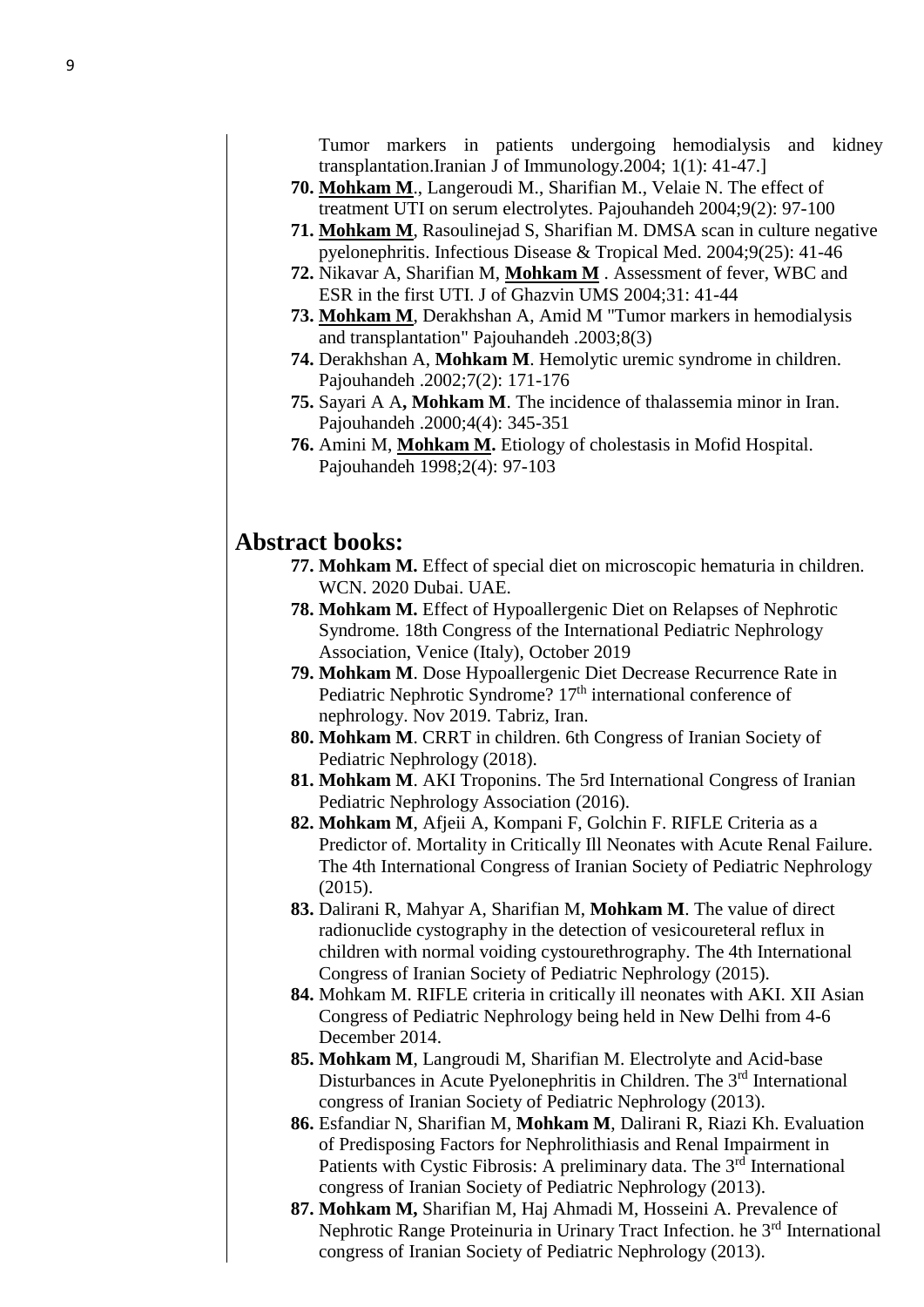- **88 .** Sharifian M, Esfandiar N, Mazaheri S, Kariminejad A, **Mohkam M**, Dalirani R. Genetic Aspects of Distal Renal Tubular Acidosis (dRTA) Update. The 3rd International congress of Iranian Society of Pediatric Nephrology (2013).
- **89 . Mohkam M.** Genetic and CKD. 2nd conference of pediatric nephrology. Mashhad. 2011.
- **90 .** Sharifian M, Dalirani R**, Mohkam M.** "Treatment of ARF" Abstract book of 5<sup>th</sup> pediatric emergency congress. 2010; 19-23feb. 167-180
- **91. Mohkam M.** "Medical treatment of ARF." Abstract book of 5<sup>th</sup> pediatric emergency congress. 2010; 19-23 Feb. 180-3
- **92 .** Dalirani R, Sharifian M, **Mohkam M.** "Enuresis in children" Abstract book of  $6<sup>th</sup>$  pediatric emergency congress. 2010; Dec. 57
- **93 . Mohkam M**, Afjeii A, Payandeh P, Zadkarami M. "CRIB, CRIBII in critically ill neonates." Abstract book of  $6<sup>th</sup>$  pediatric emergency congress. 2010; Dec. 62
- **94 .** Dalirani R, Sharifian M, **Mohkam M. "Complications of vesicoureteral reflux"** Abstract book of Pediatric UTI and VUR seminar 2010 Jan. 25
- **95 . MohkamM**, Maham S, Rahmani A. "DMSA in detecting of VUR." Abstract book of Pediatric UTI and VUR seminar 2010 Jan. 19
- **96 . Mohkam M**. "Approach to water and electrolyte in emergency room" Abstract book of  $4<sup>th</sup>$  pediatric emergency congress abstract book. 2009; 27feb -3 March. 134 -135
- **97 .** Dalirani R, Sharifian M, **Mohkam M.** "Rephlax nephropathy." Abstract book of 4<sup>th</sup> pediatric emergency congress. 2009; 27feb-3 March. 131
- **98 .** Sharifian M, Dalirani R**, Mohkam M**. "Kidney in Sepsis" Abstract book of Pediatric sepsis seminar 2009 Jan. 104
- **99 . Mohkam M,** Karimi A, Sharifian M, et al. Urinary TNF alpha, IL 8, PCT and NAG in children with acute pyelonephritis. IJKD 2009;3(1):6 (abstract).
- **100 .** Sharifian M, Anvaripour N, Karimi A, Fahimzad A**, Mohkam M**. Urinary interleukin 6 and 8 concentrations in children with acute pyelonephritis. Nephrology. 2008; 13: A18 (abstract)
- **101 .** Sharifian M, Dalirani R**, Mohkam M.** "Nurological obstructions of urinary tract." Abstract book of Kidney in pediatric urological diseases congress. 2008 Jan. 107
- **102 . Mohkam M**, Sharifian M, Dalirani R. "Assessment of neonatal hydronephrosis" Abstract book of Kidney in pediatric urological diseases congress. 2008 Jan. 25
- **103 . Mohkam M,** Tabatabaii SA, Alaii Sh, Bashardoost B "Prevalence of ARF in PICU based on RIFLE scoring system" Iranian j of kidney dis. 2007; 1(1): 2 - 3 Supplement (Abstract)
- **104 . Mohkam M,** Sharifian M, Dalirani R, "Diagnstic potential of urinary proteis in pyelonephritis" Iranian j of kidney dis. 2007; 1(1): 48 Supplement (Abstract)
- **105 . Mohkam M** – Karimi A - Armin S - Habibian S "Diagnosis potential of urinary NAG in children with pyelonephritis" Nephrology Dialysis Transplant 2007;22(6): 284 (abstract)
- **106 . Mohkam M**, Karimi A, Armin Sh, Habibian S, Jadali F, Sharifian M.Diagnostic protein of urinary N -acetyl -beta - D -glucoseaminidase in children with acute pyelonephritis. Nephrology Dialysis Transplantation. 2007; 22: 284 -285.
- **107** . Hooman N- Madani A- Sharifian M- Otoukesh H- Mohkam M."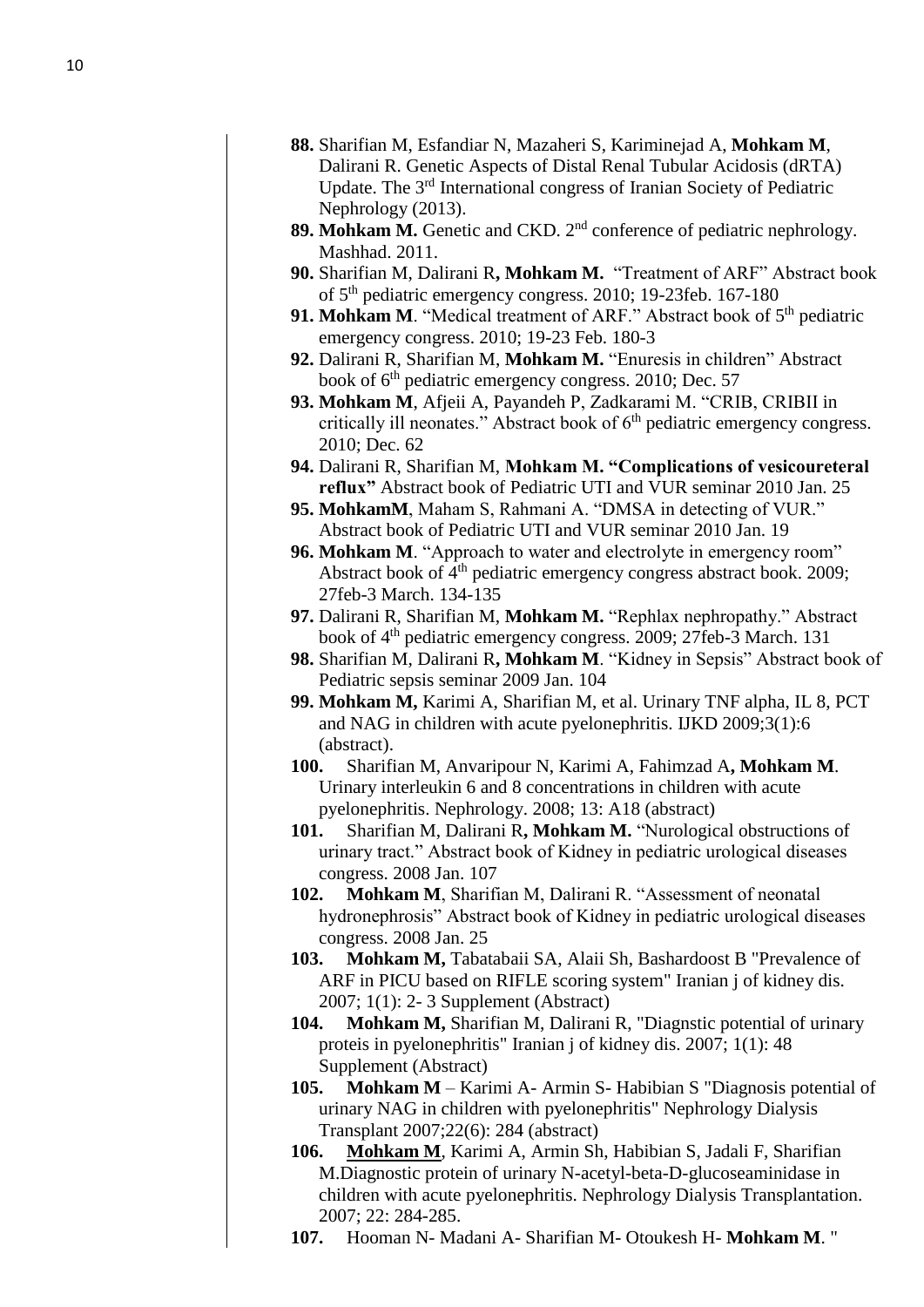Continuous Ambulatory peritoneal dialysis in Iranian children" Iranian J of Kidney Diseases 2007; 1(1) (abstract)

- **108.** Sharifian M, Dalirani R, Boshari A, **Mohkam M** "Renal transplantation in patients with cystinosis" Iranian j of kidney dis. 2007; 1(1): 32 Supplement (Abstract)
- **109.** Sharifian M**, Mohkam M**, Dalirani R. "Antibiotic resistance in UTI." Abstract book of 3rd Festival of sarvar children foundation." Oct 2007.
- **110. Mohkam M**. New treatments in ARF." Abstract book of 19<sup>th</sup> international pediatric congress." Oct 2007. 40
- **111.** Sharifian M- Rajabnejad M- Karimi A- **Mohkam M** " A study of impact of delay treatment on renal injuries in pediatrc UTI" Pediatric Nephrol. 2006; 21(10): 1543 (abstract)
- **112.** Sharifian M- **Mohkam M-** Dalirani R " Conorenal syndrome, Report of a case" Pediatric Nephrol. 2006; 21(10): 1529 (abstract)
- **113.** Hooman N- Madani A- Sharifian M- Esfahani T- **Mohkam M** " Continuous Ambulatory peritoneal dialysis in Iranian children" Pediatric Nephrol. 2006; 21(10): 1620 (abstract)
- **114. Mohkam M**  Gharib A- Armin Sh- Daneshmand H- Sharifian M " Ceftriaxone associated nephrolithiasis" Pediatric Nephrol. 2006; 21(10):1590 (abstract)
- **115. Mohkam M- Armin Sh- Rohani B-** "Urinaty procalcitonin as a marker of pyelonephritis" Nephrology Dialysis Transplant 2006; 18(4): (abstract)
- **116. Mohkam M** Armin S- Gharib A- Ghazi R –Jalaii far M "Urinary IL-8 as a marker of pyelonaphritis" Nephrology Dialysis Transpl. 2006; 21(4) iv 94 (abstract)
- **117. Mohkam M**, Gharib A, Niknam A "Hypercalciuria due to pyelonephritis in children" Nephrology Dialysis Transpl. 2006; 21(4) iv 95 (abstract)
- **118. Mohkam M** Shamsian S- Gharib A- Nariman S "Urinary NAG as a marker of renal involvement in β-thalassemia major." Nephrology Dialysis Transpl. 2006; 21(4) iv 364 (abstract)
- **119. Mohkam M** Langroudi M –Sharifian M- Armin S "Changes in electrolyte and acid base equilibrium in pyelonephritis." Pediatric Nephrol. 2005; 20(9): C64 (abstract)
- **120. Mohkam M** Hajahmadi M –Hosseini A- Sharifian M "Prevalence of nephrotic range proteinuria in pyelonephritis." Pediatric Nephrol. 2005; 20(9): C94 (abstract)
- **121. Mohkam M** Shamsian S-Nariman S- Arzanian MT "Renal Function In patients with Beta-Thalasemia major." Pediatric Nephrol. 2005; 20(9): C62 (abstract)
- 122. **Mohkam M.** IL 8 as a marker of pyelonephritis.  $9<sup>th</sup>$  International Congress on kidney dialysis and transplantation. April 2005
- 123. Mohkam M. Hyperalciuria due to pyelonephritis. 9<sup>th</sup> International Congress of kidney dialysis and transplantation. April 2005.
- **124.** *Mohkam M.* New nephrotoxicity with gentamicin16th international conference of Pediatrics, Tehran University of Medical Sciences, October 2004
- **125.** *Mohkam M.* Drugs and chronic renal failure. Congress of Nephrology. Tabriz medical university. October 2004
- **126.** *Mohkam M***.** Role of DMSA Scintigraphy in the diagnosis of culture negative pyelonephritis in children. 3rd Balkan Conference of